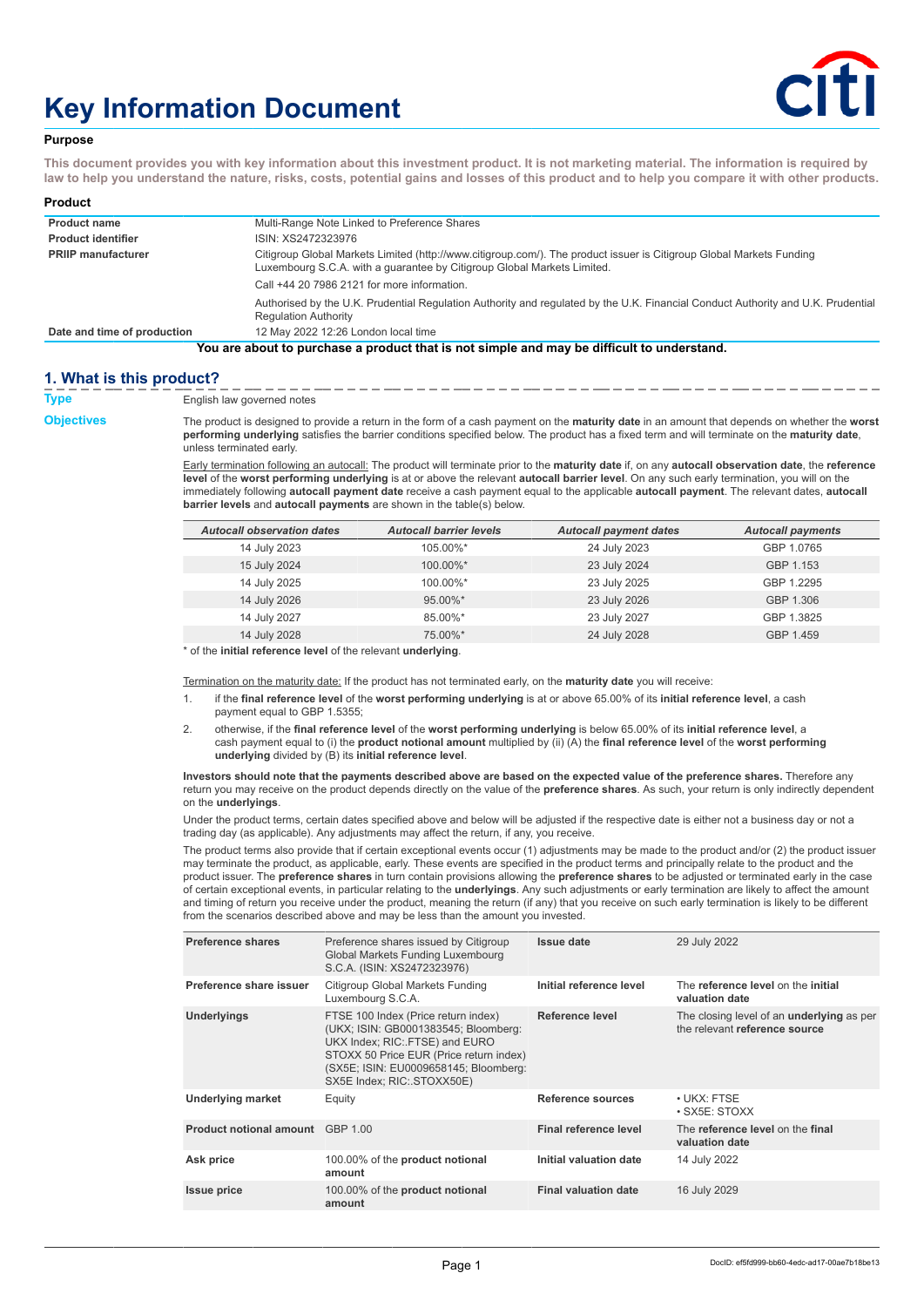| <b>Product currency</b>      | Pound Sterling (GBP)                                   | Maturity date / term           | 23 July 2029                                                                                                                                                                                                                                                                                                                                           |
|------------------------------|--------------------------------------------------------|--------------------------------|--------------------------------------------------------------------------------------------------------------------------------------------------------------------------------------------------------------------------------------------------------------------------------------------------------------------------------------------------------|
| <b>Underlying currencies</b> | $\cdot$ UKX: GBP<br>• SX5E: Euro (EUR)                 | Worst performing<br>underlying | For purposes of the payment at<br>maturity: The <b>underlying</b> with the<br>worst performance between the initial<br>reference level and the final reference<br>level<br>For all other purposes: For a given<br>date, the <b>underlying</b> with the worst<br>performance between the initial<br>reference level and the relevant<br>reference level |
| <b>Subscription period</b>   | 26 May 2022 (inclusive) to 14 July 2022<br>(inclusive) |                                |                                                                                                                                                                                                                                                                                                                                                        |

**Intended retail investor** The product is intended to be offered to retail investors who fulfil all of the criteria below:

- 1. they have the ability to make an informed investment decision through sufficient knowledge and understanding of the product and its specific risks and rewards, either independently or through professional advice, and they may have experience of investing in and/or holding a number of similar products providing a similar market exposure;
- 2. they seek income and/or capital growth, expect the movement in the underlyings to perform in a way that generates a favourable return, have an investment horizon of the recommended holding period specified below and understand that the product may terminate early;
- 3. they accept the risk that the issuer or guarantor could fail to pay or perform its obligations under the product and they are able to bear a total loss of their investment; and

4. they are willing to accept a level of risk to achieve potential returns that is consistent with the summary risk indicator shown below. The product is not intended to be offered to retail clients who do not fulfil these criteria.

# **2. What are the risks and what could I get in return?**

**Risk indicator**

**Lower risk Higher risk**

**The risk indicator assumes you keep the product for 7 years. The actual risk can vary significantly if you cash in at an early stage and you may get back less. You may not be able to sell your product easily or may have to sell at a price that significantly impacts on how much you get back.**

The summary risk indicator is a guide to the level of risk of this product compared to other products. It shows how likely it is that the product will lose money because of movements in the markets or because we are not able to pay you.

We have classified this product as 5 out of 7, which is a medium-high risk class. This rates the potential losses from future performance at a medium-high level, and poor market conditions are very unlikely to impact our capacity to pay you.

**To the extent the currency of the country in which you purchase this product or your account currency differs from the product currency, please be aware of currency risk. You will receive payments in a different currency so the final return you will get depends on the exchange rate between the two currencies. This risk is not considered in the indicator shown above.**

For detailed information about all risks relating to the product please refer to the risk sections of the prospectus and any supplements thereto as specified in the section "7. Other relevant information" below.

**Performance scenarios Market developments in the future cannot be accurately predicted. The scenarios shown are only an indication of some of the possible outcomes based on recent returns. Actual returns could be lower.**

| <b>Investment: GBP 10,000</b> |                                          |               |               |                                 |
|-------------------------------|------------------------------------------|---------------|---------------|---------------------------------|
| <b>Scenarios</b>              |                                          | 1 year        | 4 years       | 7 years                         |
|                               |                                          |               |               | (Recommended<br>holding period) |
| <b>Stress scenario</b>        | What you might get back<br>after costs   | GBP 4.363.89  | GBP 2.891.55  | GBP 1.661.10                    |
|                               | Average return each year                 | $-56.36\%$    | $-26.67%$     | $-22.67%$                       |
| Unfavourable scenario         | What you might get back<br>after costs   | GBP 7.645.66  | GBP 5,537.96  | GBP 3,697.57                    |
|                               | Average return each year                 | $-23.54%$     | $-13.73%$     | $-13.28%$                       |
| Moderate scenario             | What you might get back<br>after costs*  | GBP 9,380.66  | GBP 10.563.90 | GBP 10.765.00                   |
|                               | Average return each year                 | $-6.19%$      | 1.38%         | 1.06%                           |
| Favourable scenario           | What you might get back<br>after costs** | GBP 10.775.82 | GBP 11.828.35 | GBP 14,590.00                   |
|                               | Average return each year                 | 7.76%         | 4.29%         | 5.56%                           |

\* This scenario assumes that the product early terminates in July 2023 and you do not reinvest the proceeds.

\*\* This scenario assumes that the product early terminates in July 2028 and you do not reinvest the proceeds.

This table shows the money you could get back over the next 7 years under different scenarios, assuming that you invest GBP 10,000.

The scenarios shown illustrate how your investment could perform. You can compare them with the scenarios of other products. The scenarios presented are an estimate of future performance based on evidence from the past on how the value of this investment varies, and are not an exact indicator. What you get will vary depending on how the market performs and how long you keep the product. The stress scenario shows what you might get back in extreme market circumstances, and it does not take into account the situation where we are not able to pay you. In addition, you should note that the results shown for the intermediate holding periods do not reflect estimates of the product's future value. You should therefore not base your investment decision on the results shown for these interim holding periods.